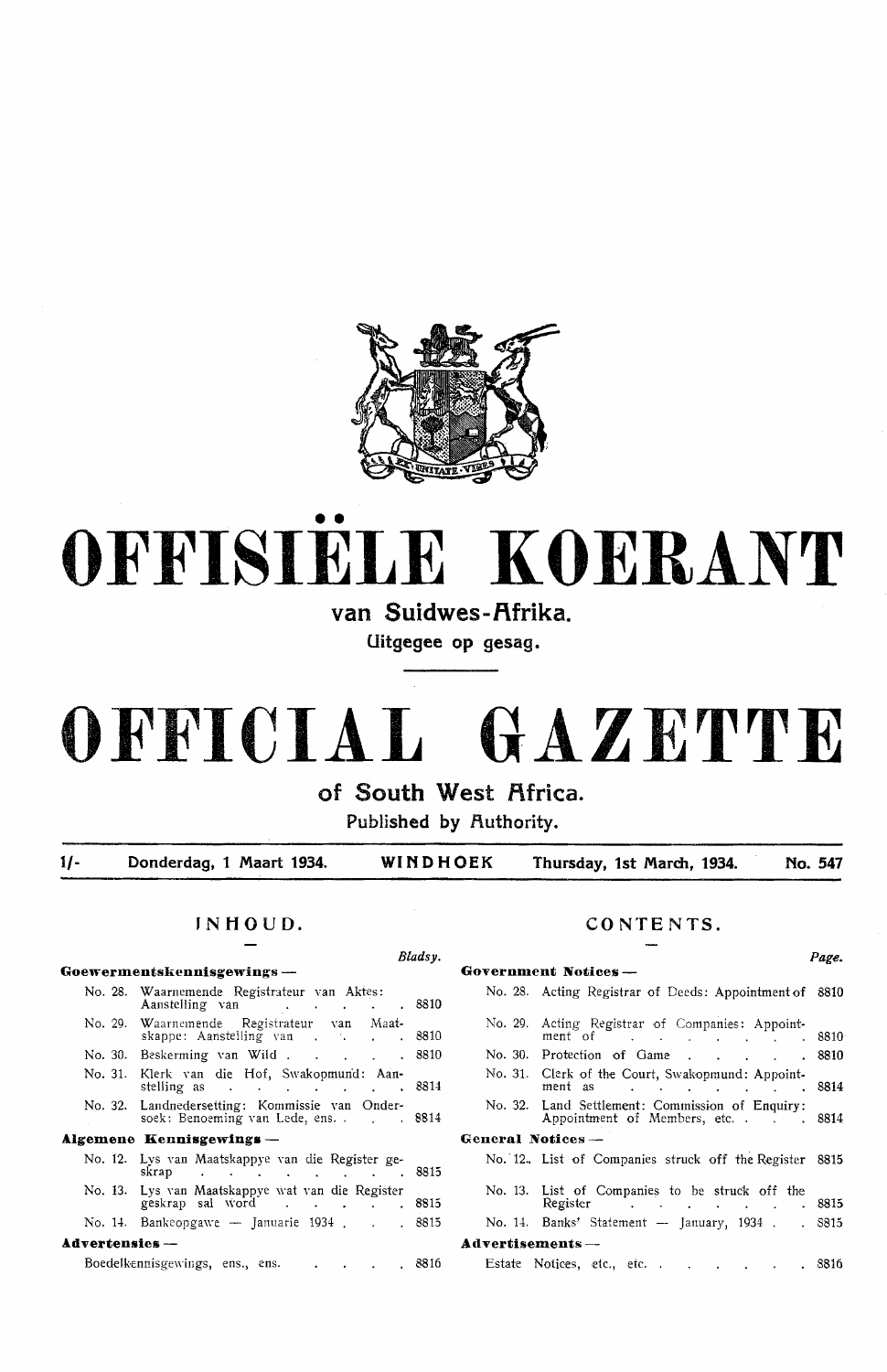## **Goewermentskennisgewings.**

**Die volgende Goewermentskennisgewings word vir algemene informasie gepubliseer.** 

> **F. P.** COURTNEY CLARKE, Waarnem. Sekretaris vir Suidwes-Afrika.

**Kantoor van die Administrateur, Windhoek.** 

No. 28.] [16 Februarie 1934. No. 28.] [16th February, 1934.

WAARNEMENDE REGJSTRATEUR VAN AKTES: AANSTELLING VAN.

Hierby word vir algemene informasie bekend gemaak dat GERT HENDRIK OLIVIER aangestel is, om te ageer as Registrateur van Aktes vir Suidwes-Afrika, ooreenkomstig artikel *dertien*, subartikel (1) van Proklamasie No. 21 van 1919, gedurende die afwesigheid van Mnr. P. S. Lambrechts op verlof, met ingang vanaf 4 Februarie 1934 tot 10 Februarie 1934.

No. 29.] [ 16 Februarie 1934.

#### WAARNEMENDE REGISTRATEUR VAN MAATSKAPPYE: AANSTELLING VAN.

Hierby word vir algemene informasie bekend gemaak dat GERT HENDRIK OLIVIER aangestel is, om te ageer as Registrateur van Maatskappye vir Suidwes-Afrika, ooreenkomstig artikel *drie,* subartikel (2) van die Maatskappy-Ordonnansie 1928 (No. 19 van 1928), gedurende die afwesigheid van Mnr. P. S. Lambrechts op verlof, met ingang vanaf 4 Februarie 1934 tot 10 Februarie 1934.

#### BESKERMING VAN WILD.

1. Dit- het die Administrateur behaag om, ooreenkomstig die bepalings van paragraaf (a) van artikel drie (1) van die Wildbeskerming-Ordonnansie, 1927, voor te skrywe dat die tydperk vanaf 1 April 1934 tot 31 Maart 1935, beide datums ingereken, 'n geslote jagtyd sal wees, waarin dit nie wettig sal wees om in die wyk of wyke, soos genoem in die tweede kolom van Bylae I teenoor die beskrywing van eilke sodanige soort, respektieflik, die soorte wild, soos<br>omskrywe in die eerste kolom van die Bylae hiervan, te jag nie:

BYLAE I.

| Beskrywing van Wild.    | Wyk waarvoor 'n geslote<br>jagtyd voorgeskrywe is.                                                                                                 |  |
|-------------------------|----------------------------------------------------------------------------------------------------------------------------------------------------|--|
| Duiker                  | Distrikte Gobabis en Warm-<br>bad.                                                                                                                 |  |
| Hartebees               | Distrikte Aroab, Bethanie,<br>Gibeon, Karibib, Keet-<br>manshoop, Luderitz, Malta-<br>hohe, Omaruru, Outjo,<br>Rehoboth, Swakopmund en<br>Warmbad. |  |
| Koedoe (koeie)          | Distrikte Bethanie en Keet-<br>manshoop.                                                                                                           |  |
| Koedoe (bulle en koeie) | Distrikte Aroab, Luderitz,<br>Maltahohe en<br>Swakop-<br>mund.                                                                                     |  |

## **Government Notices.**

The following Government Notices are published for **general** information.

F. P. COURTNEY CLARKE.

Acting Secretary for South West Africa. Administrator's Office,

Windhoek,

ACTING REGISTRAR OF DEEDS: APPOINTMENT OF.

It is hereby notified for general information that GERT HENDRIK OLIVIER has been appointed to act as Registrar of Deeds for South West Africa in terms of Section *thirisen*,<br>Sub-section (1) of Proclamation No. 21 of 1919, during the absence of Mr. P. S. Lambrechts on leave, with effect from the  $4th$  February, 1934, to the 10th February, 1934

No. 29.] 16th February, 1934.

[20th February, 1934.

#### ACTING REGISTRAR OF COMPANIES: APPOINTMENT OF.

It is hereby notified for general information that GERT HENDRIK OLIVIER has been appointed to act as Registrar of Companies for South West Africa in terms of Section *three*, sub-section (2) of the Companies Ordinance, 1928 (No. 19 of 1928), during the absence of Mr. P. S. Lambrechts on leave, with effect from the 4th February, 1934, to the 10th February, 1934.

No. 30.] [20 Februarie 1934. No. 30.]

#### PROTECTION OF GAME.

1. The Administrator has been pleased *in* terms of the provisions of paragraph (a) of section *three* (1) of the Game Preservation Ordinance, 1927, to prescribe that the period from the 1st April,  $193\frac{1}{1}$ , to the 31st March, 1935, both dates inclusive, shall be a close season during which it shall not be lawful to hunt the species of game or the sex of any species of game described in the first column of Schedule I hereto in the area or areas named in the second column of the Schedule opposite to the description of each such species, respectively :-

SCHEDULE I.

| Description of Game   | Area for which a close season<br>is prescribed                                                                                                         |
|-----------------------|--------------------------------------------------------------------------------------------------------------------------------------------------------|
| Duiker                | Gobabis<br>Districts of<br>and<br>Warmbad.                                                                                                             |
| <b>Hartebeest</b>     | Districts of Aroab, Bethanie,<br>Gibeon, Karibib, Keet-<br>manshoop, Luderitz, Malta-<br>hohe, Omaruru, Outjo,<br>Rehoboth, Swakopmund<br>and Warmhad. |
| Kudu (cows)           | Districts of Bethanie and<br>Keetmanshoop.                                                                                                             |
| Kudu (bulls and cows) | Districts of Aroab, Luderitz,<br>Maltahohe and Swakop-<br>mund.                                                                                        |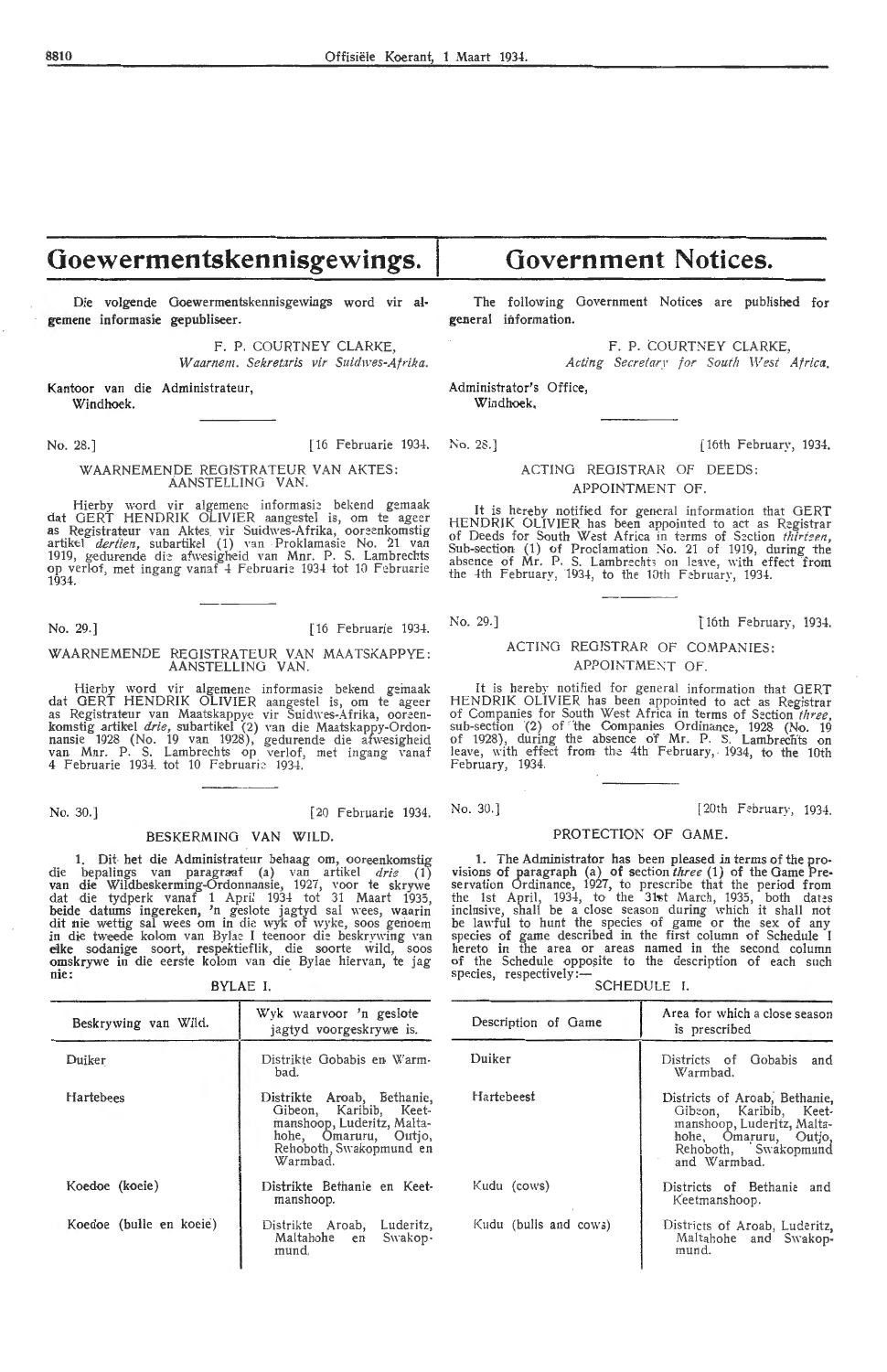| Sebra             | Distrikte Aroab, Bethanie<br>Gibeon, Gobabis, Groot-<br>fontein, Karibib, Keet-<br>manshoop, Luderitz, Oka-<br>handja, Omaruru, Otji<br>warongo, Swakopmund en<br>Warmbad.      |
|-------------------|---------------------------------------------------------------------------------------------------------------------------------------------------------------------------------|
| Wildebees.        | Distrikte Aroab, Bethanie,<br>Karibib, Keetmanshoop,<br>Luderitz, Maltahohe, Oka-<br>handja, Omaruru, Otjiwa-<br>rongo, Outjo, Rehoboth,<br>Swakopmund, Warmbad<br>en Windhoek. |
| Al die wildsoorte | Dorpsgronde Gobabis.                                                                                                                                                            |
|                   | Dorpsgronde Grootfontein.                                                                                                                                                       |
| Al die wildsoorte | Kroongrond, distrik Warm-<br>bad.                                                                                                                                               |

#### **Al** die wildsoorte

(a) Die dee! van die distrik AROAB binne die volgende grense:-

Vanaf die noordelike baken van die plaas 00- CHARUS No. 23. distrik Keetmanshoop, wat die snypunt is van die grense van die distrikte Keetmanshoop, Gibeon en Aroab, soos beskrywe in die eerste Bylae van Proklamasie No. 40 van 1920, ooswaarts<br>en suidwaarts langs die grense van die distrik Aroab,<br>soos beskrywe in die Eerste Bylae van Proklamasie No. 40 van 1920, met uitsluiting van die plaas SITSAS No. 14, na die noordoostelike baken van die plaas UIOENAB No. 17, daarvandaan algemeen weswaarts en noordweswaarts verder langs die grense van en met uitsluiting van die volgende  $\bar{p}$ lase: $-$ 

| <b>UIGENAB</b>                | No.<br>17                      |
|-------------------------------|--------------------------------|
| MINNEHAHA                     | 16<br>33                       |
| MAHLZEIT                      | 15<br>$_{13}$                  |
| KIRIIS OST                    | 28<br>,,                       |
| GAIBIS                        | 12<br>53                       |
| GAMMIB                        | 13<br>, 1                      |
| FRANKENSTEIN                  | 6<br>33                        |
| ANINUIS SUD                   | $\overline{5}$<br>12<br>3      |
| ANINUIS NORD                  | $52^{\circ}$<br>$\overline{2}$ |
| <b>GRABSTEIN</b><br>WELGELEGE | 33<br>120                      |
| CALA                          | 118                            |
| <b>MANUBI</b>                 | 119                            |
| GOCHARUS No. 23, Keetmanshoop |                                |

#### na die uitgangspunt.

(b) Die dee! van die distrik OIBEON binne die volgende grense :-

Vanaf die suidoostelike baken van die plaas SUS No. 297 noordwaarts en ooswaarts iangs die grense van maar met uitsluiting van die volgende plase:-

| SUS.            | No. 297   |  |
|-----------------|-----------|--|
| OVERSCHOT       | 142<br>11 |  |
| <b>EINDPAAL</b> | 195       |  |
| VERGENOEG       | -196      |  |

na die suidoostelike baken van laasgenoemde plaas, daarvandaan algemeen noordweswaarts en noordoos- waarts verder langs die grense rnn en insluitende die volgende plase :-

| <b>PLAAS</b>                                        |  | No. 373 |     |  |
|-----------------------------------------------------|--|---------|-----|--|
| PLAAS                                               |  | 33      | 372 |  |
| <b>PLAAS</b>                                        |  | ,,      | 360 |  |
| PLAAS                                               |  | ,,      | 359 |  |
| SPRINGBOK                                           |  | ,,      | 346 |  |
| PLAAS                                               |  | 33      | 347 |  |
| <b>PLAAS</b>                                        |  | 33      | 348 |  |
| PLAAS                                               |  | ,,      | 349 |  |
| <b>PLAAS</b>                                        |  | ,,      | 350 |  |
| PLAAS                                               |  | 33      | 351 |  |
| PLAAS                                               |  | 53      | 352 |  |
| DAKKAH                                              |  | 55      | 274 |  |
| YAHOMA                                              |  | ,,      | 275 |  |
|                                                     |  |         |     |  |
| na die noordoostelike baken van laasgenoemde plaas; |  |         |     |  |

daarvandaan algemeen noordweswaarts verder langs die grense van maar met uitsluiting van die vol-<br>gende plase:—

| Zebra               | Districts of Aroab, Bethanie,<br>Gibeon, Gobabis, Groot-<br>fontein, Karibib, Keetmans-<br>hoop, Luderitz, Okahandia,<br>Omaruru, Otjiwarongo,<br>Swakopmund and Warm-<br>bad.      |  |
|---------------------|-------------------------------------------------------------------------------------------------------------------------------------------------------------------------------------|--|
| Gnu (Wildebeest)    | Districts of Aroab, Bethanie,<br>Karibib, Keetmanshoop,<br>Luderitz, Maltahohe, Oka-<br>handja, Omaruru, Otjiwa-<br>rongo, Outjo, Rehoboth,<br>Swakopmund, Warmbad<br>and Windhoek. |  |
| All classes of game | Gobabis commonage.                                                                                                                                                                  |  |
|                     | Grootfontein commonage.                                                                                                                                                             |  |
| All classes of game | Crown land,<br>District<br>оf<br>Warmbad.                                                                                                                                           |  |

#### All classes of game

(a) That portion of the district AROAB within the following boundaries:-

From the northern beacon of the farm GO-CHARUS No. 23, district Keetmanshoop, which beacon is the intersection point of the boundaries of the districts of Keetmanshoop, Oibeon, and Aroab, as described in the First Schedule of Proclamation No. 40 of 1920; eastwards and southwards along the boundaries of the district of Aroab, as described in the First Schedule of Proclamation No. 40 of 1920, but excluding the farm SITSAS No. 14, to the north-eastern beacon of the farm UIOENAB No. 17, thence generally westwards and northwestwards continuing along the boundaries of but ex-<br>cluding the following farms:-

| <b>UIGENAB</b>                 | No. 17                                 |
|--------------------------------|----------------------------------------|
| MINNEHAHA                      | 16                                     |
| MAHLZEIT                       | "<br>15                                |
|                                | ,,                                     |
| KIRIIS OST                     | 28<br>,,                               |
| GAIBIS                         | 12<br>33                               |
| <b>GAMMIB</b>                  | 13<br>, 1                              |
| <b>FRANKENSTEIN</b>            | 6<br>.99                               |
| ANINUIS SUD                    | $\overline{5}$<br>,,                   |
| ANINUIS NORD                   | 3<br>$\overline{\mathbf{3}}$           |
| <b>GRABSTEIN</b>               | $\mathbf 2$<br>$\overline{\mathbf{3}}$ |
| WELGELEGE                      | 120                                    |
| CALA                           | 118                                    |
| <b>MANUBI</b>                  | 12<br>119                              |
| GOCHARUS No. 23. Keetmanshoop. |                                        |
|                                |                                        |

to the point of beginning.

(b) That portion of the district of OIBEON within the following boundaries:-

F rom the south-eastern beacon of .the **farm**  SUS No: 297 northwards and eastwards along the boundaries of but excluding the following farms:

| SUS.      | No. 297      |
|-----------|--------------|
| OVERSCHOT | 142<br>٩ħ    |
| EINDPAAL  | $-195$<br>13 |
| VERGENOEG | 196          |

to the south-eastern beacon of the last mentioned farm; thence generally northwestwards and northeastwards continuing along the boundaries of and<br>including the following farms:-

| FARM             | No. 373                 |     |
|------------------|-------------------------|-----|
| FARM             | ,,                      | 372 |
| FARM             | ,,                      | 360 |
| FARM             | $-11$                   | 359 |
| <b>SPRINGBOK</b> | ,,                      | 346 |
| FARM             | ,,                      | 347 |
| FARM             | ,,                      | 348 |
| FARM             | زو                      | 349 |
| FARM             | ź٥                      | 350 |
| FARM             | 33                      | 351 |
| FARM             | ,,                      | 352 |
| DAKKAH           | $\overline{\mathbf{z}}$ | 274 |
| үанома           | ,,                      | 275 |

to the northeastern beacon of the last mentioned farm; thence generally northwestwards continuing along the boundaries of but excluding the following farms:-

 $\overline{\phantom{a}}$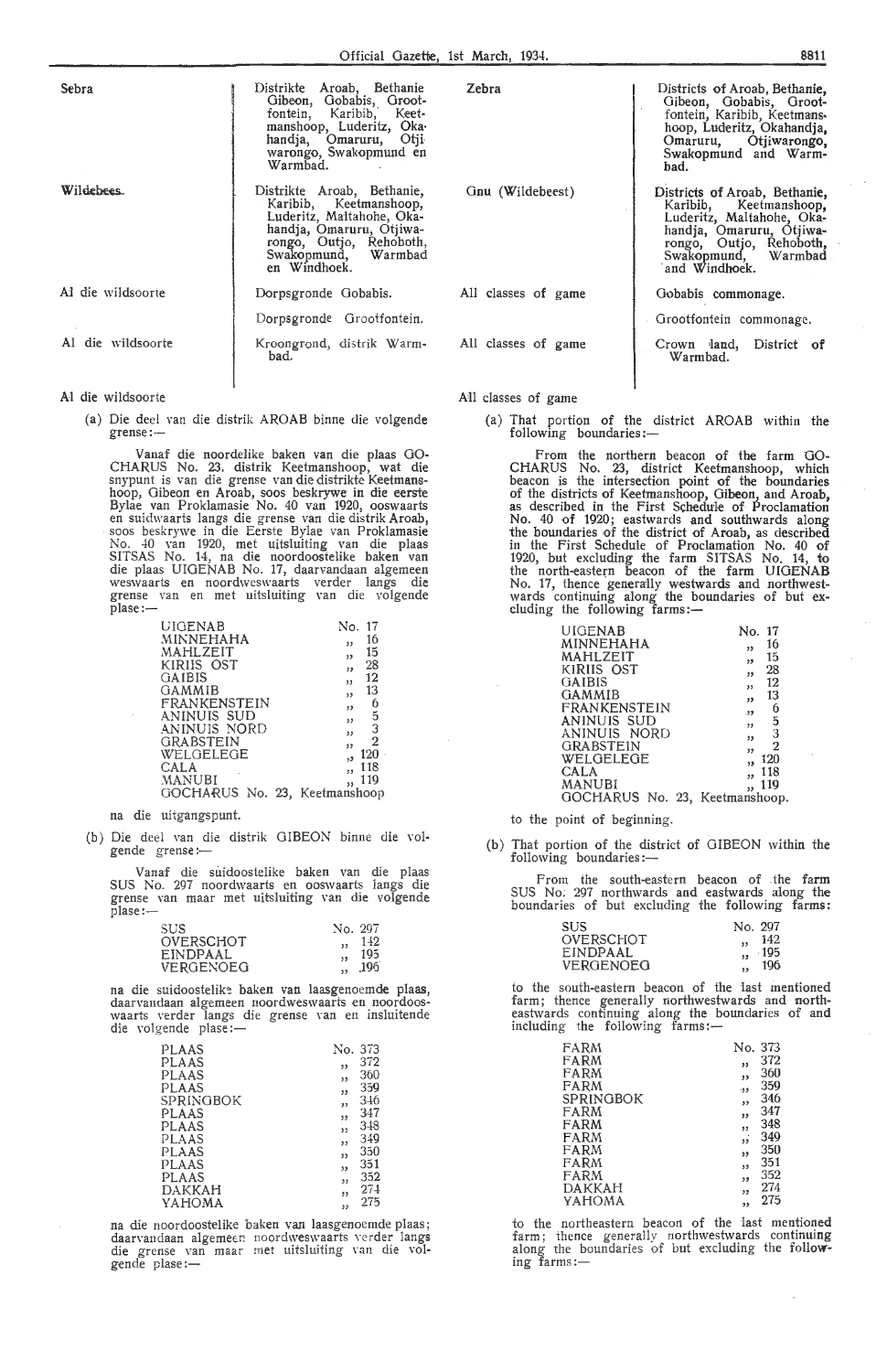|    |    | <b>GOANAS</b><br>BENGAL<br>SOHO<br>TARA<br>SOLLUM<br>MERSA | <b>SILURIAN</b><br><b>BOHEMIA</b><br><b>ADRIANOPLE</b><br><b>HARRINGTON</b><br>SPUITBOSCH<br>KAMEELDRAAI<br>TIGERS LAIR<br>ARAHOAB<br>CLEOPATRA<br>VOGELWEIDE |                         | No. 272<br>,<br>55<br>,,<br>, 2<br>53<br>,<br>ر ر<br>,,<br>,,<br>,,<br>,,<br>,1<br>, ,<br>,<br>, | 271<br>268<br>267<br>264<br>263<br>260<br>259<br>256<br>255<br>252<br>251<br>167<br>248<br>245<br>244 |       |
|----|----|------------------------------------------------------------|---------------------------------------------------------------------------------------------------------------------------------------------------------------|-------------------------|--------------------------------------------------------------------------------------------------|-------------------------------------------------------------------------------------------------------|-------|
| na | 'n |                                                            |                                                                                                                                                               | punt waar die oostelike |                                                                                                  | grens van                                                                                             | laas- |

genoemde plaas deursny word deur die grens van<br>die distrik Gobabis en die distrik Gib**e**on, soos beskrywe in die eerste Bylae van Proklamasie No. 40<br>van 1920, daarvandaan ooswaarts, suidwaarts en<br>weswaarts verder langs die grense van die distrik Gibeon, soos beskrywe in die Eerste Bylae van Proklamasie No. 40 van 1920, na die uitgangspunt.

(c) Die dee! van die distrik GO BABIS binne die volgende grense :

Vanaf die suidwestelike baken van die plaas No. 530 ooswaarts langs die grense van maar met<br>uitsluiting van die volgende plase:—

| PLAAS    | No. 530 |
|----------|---------|
| ARIB     | 501     |
| TREDGOLD | 503     |

na die suidoostelike baken van laasgenoemde plaas; daarvandaan algemeen noordwaarts en ooswaarts verder langs die grense van maar met uitsluiting<br>van die volgende plase:—

| TREDGOLD     | No. | 503 |
|--------------|-----|-----|
| PLAAS        | دد  | 498 |
| PLAAS        | دد  | 495 |
| PLAAS        | ,,  | 496 |
| <b>PLAAS</b> |     | 492 |
| PLAAS        | ,,  | 369 |
| PLAAS        | ر ر | 370 |
| PLAAS        | ,,  | 371 |
| PLAAS        | دد  |     |
|              | ,,  | 372 |
| NUIBA        | ,,  | 373 |
| <b>GOREB</b> | ود  | 374 |
| PLAAS        | ,,  | 375 |
| NUI-SIE      | ر د | 376 |
| PLAAS        | ,,  | 377 |

PLAAS " <sup>377</sup> na die suidoostelike baken van laasgenoemde plaas; daarvandaan suidwaarts en ooswaarts verder fangs die grens van die distrik Gobabis, soos beskrywe in die Eerste Bylae van Proklamasie No. 40 van 1920, na die snypunt van die 24ste suidelike breedtegraad met die oostelike grens van die plaas VO-GEL WEIDE No. 244 in die distrik Gibeon; daarvandaan algemeen noordweswaarts verder langs die grense van maar met uitsluiting van die volgende plase:-

| VOGELWEIDE           |                         | No. 244  | (Gibeon). |
|----------------------|-------------------------|----------|-----------|
| ALEXANDRIA           | , ,                     | 243      | ,         |
| <b>NABAGEIS</b>      | ,                       | 322      | ,,        |
| AREAMS               | 33                      | 320      | ,,        |
| MANIE                | ,,                      |          |           |
| HOAGOSGEIS           | ,,                      | $2$ 367  |           |
| SOMMERVILLE          | ,,                      |          |           |
| HUGHES               | , ,                     |          |           |
| BOSHOFF              | ٠,                      | 10       |           |
| GROOTGELUK           | , ,                     | 11       |           |
| SCHNEIDER            | ,,                      | 14       |           |
| PRETORIUS            | 12                      | 15       |           |
| <b>NOASANABIS</b>    | ,,                      | 18       |           |
| MACKENZIE<br>DE WAAL | 33                      | 19<br>22 |           |
| CHAMASARIS           | $\overline{\mathbf{1}}$ | 23       |           |
| KAMEELPOORT          | , ,                     | 26       |           |
| HOASEB               | ,                       | 27       |           |
|                      | , ,                     |          |           |
|                      |                         |          |           |

na die uitgangspunt.

2. Dit het die Administrateur behaag om, ooreenkomstig die 'voorsienings van paragraaf (b) van artikel *drie* ( 1) **van** die Wildbeskerming-Ordonnansie 1927-

(a) te beveel dat gedurende die jagtyd van die jaar 1934 die besitter van 'n £25 of 'n £20 grootwildlisensie (so 'n lisensie geregtig die besitter om hoogstens

| SILURIAN          | No. 272                 |     |
|-------------------|-------------------------|-----|
| GOANAS            | ,                       | 271 |
| BENGAL            |                         | 268 |
|                   | $\overline{\mathbf{3}}$ |     |
| SOHO              | ,,                      | 267 |
| <b>BOHEMIA</b>    | ود                      | 264 |
| <b>ADRIANOPLE</b> |                         | 263 |
| HARRINGTON        | ,,                      | 260 |
|                   | ,                       |     |
| SPUITBOSCH        | 93                      | 259 |
| KAMEELDRAAI       | ,                       | 256 |
| TIGERS LAIR       |                         | 255 |
|                   | 1, 3                    |     |
| TARA              | ,,                      | 252 |
| SOLLUM            | ,,                      | 251 |
| ARAHOAB           |                         | 167 |
| CLEOPATRA         | 53                      | 248 |
|                   | ,,                      |     |
| MERSA             | , ,                     | 245 |
| VOGFI WEIDE       | 55                      | 244 |
|                   |                         |     |

to a point where the eastern boundary of ihe last mentioned farm is intersected by the boundary of the Gobabis and Gibeon districts, as described in<br>the First Schedule of Proclamation No. 40 of the First Schedule of Proclamation No. 40 of 1920, thence eastwards, southwards and westwards continuing along the boundaries of the Gibeon district, as described in the First Schedule of Proclamation No. 40 of 1920, to the point of beginning.

(c) That portion of the district of GOBABIS within the following boundaries:-

From the southwestern beacon of the Farm No. 530 eastwards along the boundaries of but exclud-ing the following farms:-

| FARM     | No. 530 |
|----------|---------|
| ARIB     | 501     |
| TREDGOLD | 503     |

to the south-eastern beacon of the last mentioned farm; thence generally northwards and eastwards continuing along the boundaries of but **excluding,**  the following farms:-

| TREDGOLD | No.                     | 503 |
|----------|-------------------------|-----|
| FARM     | دد                      | 498 |
| FARM     | دد                      | 495 |
| FARM     | ,,                      | 496 |
| FARM     | 33                      | 492 |
| FARM     | "                       | 369 |
| FARM     | 55                      | 370 |
| FARM     | 23                      | 371 |
| FARM     | ,,                      | 372 |
| NUIBA    | ر د                     | 373 |
| GOREB    | ,,                      | 374 |
| FARM     | وو                      | 375 |
| NUI-SIE  | $\overline{\mathbf{1}}$ | 376 |
| FARM     | 11                      | 377 |
|          |                         |     |

to the south-eastern beacon of the last mentioned io the south-eastern beacon of ihe last mentioned farm; thence southwards and eastwards continuing along the boundaries of the district of Gobabis as described in the First Schedule of Proclamation No. 40 of 1920, to the point of intersection of the 24th degree of south latitude and the eastern boundary of the farm Vogelweide No.  $244$  in the district of Gibeon, thence generally northwestwards continuing along the boundaries of but excluding<br>the following farms:-

to the point of beginning.

2. The Administrator has been pleased, in terms of the provisions of paragraph *(b)* of section *three* (l) of the said Ordinance -

(a) to direct that during the open season of the year 1934 the holder of a £25 or a £20 big game licence (such a licence authorises the holder to hunt nc: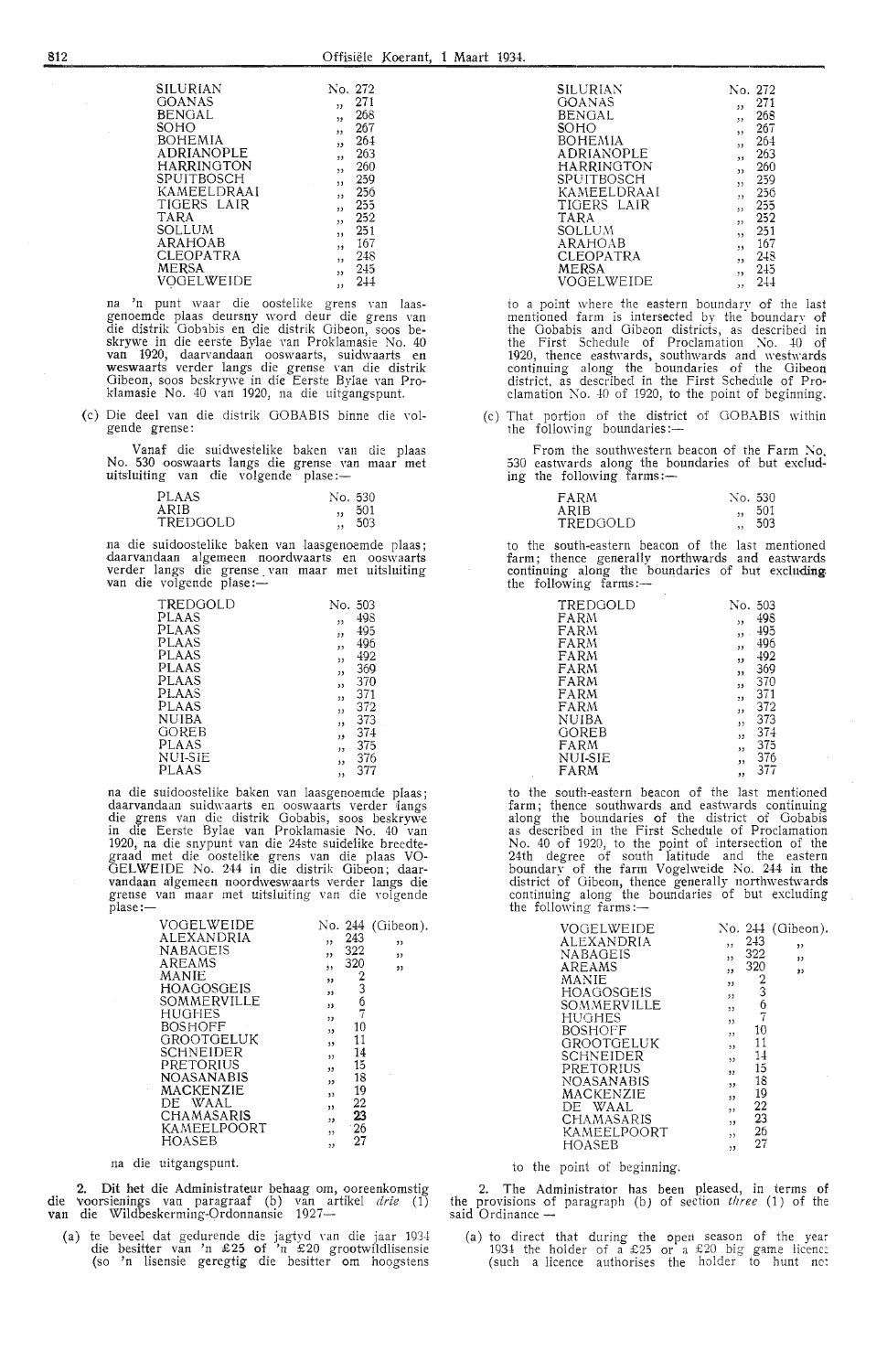sestien stuk grootwild te skiet) nie 'n groter getal van elke soort van grootwild of van die manlike of vroulike geslag van sodanige wild in enige distrik<br>van die Gebied mag jag- nie, as wat voorgeskrywe is in Bylae II hiervan, teenoor die naam van elke so-<br>danige distrik:---

more than sixteen animals in all of big **game)**  shall not hunt a greater number of each species of big game or of the male or female sex of such game in any district of the Territory than is specified **in**  Schedule II hereto, opposite to the name of each such district:-

|  | BYLAE II. — SCHEDULE II. |  |
|--|--------------------------|--|
|--|--------------------------|--|

| Naam van Distrik<br>Name of District | Sebra<br>Zebra | Wildebees<br>Gnu<br>(Wildebeest) | Koedoe<br>Kudu                                         | Gemsbok<br>Gemsbuck                                                    | Hartebees<br>Hartebeest |  |
|--------------------------------------|----------------|----------------------------------|--------------------------------------------------------|------------------------------------------------------------------------|-------------------------|--|
| Aroab                                |                |                                  |                                                        | 12                                                                     |                         |  |
| Bethanie                             |                |                                  | $6$ (net bulle $-$ bulls only)                         | 8                                                                      |                         |  |
| Gibeon                               |                | 1                                | 3                                                      | 8                                                                      |                         |  |
| Gobabis                              |                | 8                                | 3                                                      | 2                                                                      | 3                       |  |
| Grootfontein                         |                |                                  | 3                                                      | 6                                                                      |                         |  |
| Karibib                              |                |                                  | 10                                                     | 6                                                                      |                         |  |
| Keetmanshoop                         | —              |                                  | 8 (net bulle - bulls only)                             | 8                                                                      |                         |  |
| Luderitz                             | $\sim$         |                                  |                                                        | 16                                                                     |                         |  |
| Maltahohe                            | 10             |                                  |                                                        | 4                                                                      |                         |  |
| Okahandja                            |                |                                  | 5                                                      | 4                                                                      | 3                       |  |
| Omaruru                              |                |                                  | 12                                                     | 4                                                                      |                         |  |
| Otjiwarongo                          |                |                                  | 4 (nie meer as 1 koei nie -<br>not more than 1 cow)    | 6                                                                      | 6                       |  |
| Outjo                                | 16             |                                  | 12                                                     | 7                                                                      |                         |  |
| Rehoboth                             | 10             |                                  | 4 (nie meer as 1 koei nie -<br>more than 1 cow)<br>not | 6                                                                      |                         |  |
| Swakopmund                           |                |                                  |                                                        | 2                                                                      |                         |  |
| Warmbad                              |                | --                               | 4 (nie meer as 2 koeie nie -<br>not more than 2 cows)  | 5<br>(Nie meer as 2 koeie<br>nie - Not more than<br>$2 \text{ cows}$ ) |                         |  |
| Windhoek.                            | 10             |                                  | 8 (nie meer as 4 koeie nie -<br>not more than 4 cows)  | 4                                                                      | 4                       |  |

(b) ie beveel dat gedurende die jagtyd van die jaar 1934 die besitter van 'n grootwildlisensie of 'n kleinwildlisensie nie onder sodanige lisensie 'n groter getal Springbokke in enige distrik van die Gebied, wat ge- noem word in Bylae III hiervan, mag jag nie, as wat voorgeskrywe is in die Bylae.

BYLAE Ill.

SCHEDULE III.

specified in the Schedule.

(b) to direct that during the open season of the **year**  1934 the holder of a big game licence or a small game licence shall not under such licence hunt a greater number of Springbuck in any district of the Territory mentioned in Schedule · III hereto than is

| Naam van<br>Distrik                                                                                                                                                                                                                         | £25 grootwildlisensie,<br>$£ 20$ grootwildlisensie,<br>kleinwildlisensie<br>£З | 15/- kleinwild-<br>lisensie | Name of<br>District                                                                                                                                                                                      | £25 big game licence,<br>£20 big game licence,<br>small game licence<br>£3 | $15/-$ small<br>game licence |
|---------------------------------------------------------------------------------------------------------------------------------------------------------------------------------------------------------------------------------------------|--------------------------------------------------------------------------------|-----------------------------|----------------------------------------------------------------------------------------------------------------------------------------------------------------------------------------------------------|----------------------------------------------------------------------------|------------------------------|
| Karibib (inslui-<br>tende<br>die ge-<br>deelte van die<br>Swakopmundse<br>gebied, wat<br>binne die gren-<br>diel<br>van<br>se<br>Usakos Perio-l<br>diekehofwyk val<br>soos bepaal in<br>die Bylae van<br>Proklamasie No.<br>5 van $1927$ ). | 30                                                                             | 6                           | Karibib (includ-<br>ing that portion<br>of the Swakop-<br>mund area fal-<br>ling within the<br>Usakos Periodi-<br>cal Court as<br>defined in thel<br>Schedule to Pro-<br>clamation No. 6<br>of $1927$ ). | 30                                                                         | 6                            |
| Keetmanshoop                                                                                                                                                                                                                                | 15                                                                             | 3                           | Keetmanshoop                                                                                                                                                                                             | 15                                                                         | 3                            |
| Luderitz                                                                                                                                                                                                                                    | 25                                                                             | 6                           | Luder <b>i</b> tz                                                                                                                                                                                        | 25                                                                         | 6                            |
| Okahandja                                                                                                                                                                                                                                   | 10                                                                             |                             | Okahandia                                                                                                                                                                                                | 10                                                                         | $\mathbf{2}$                 |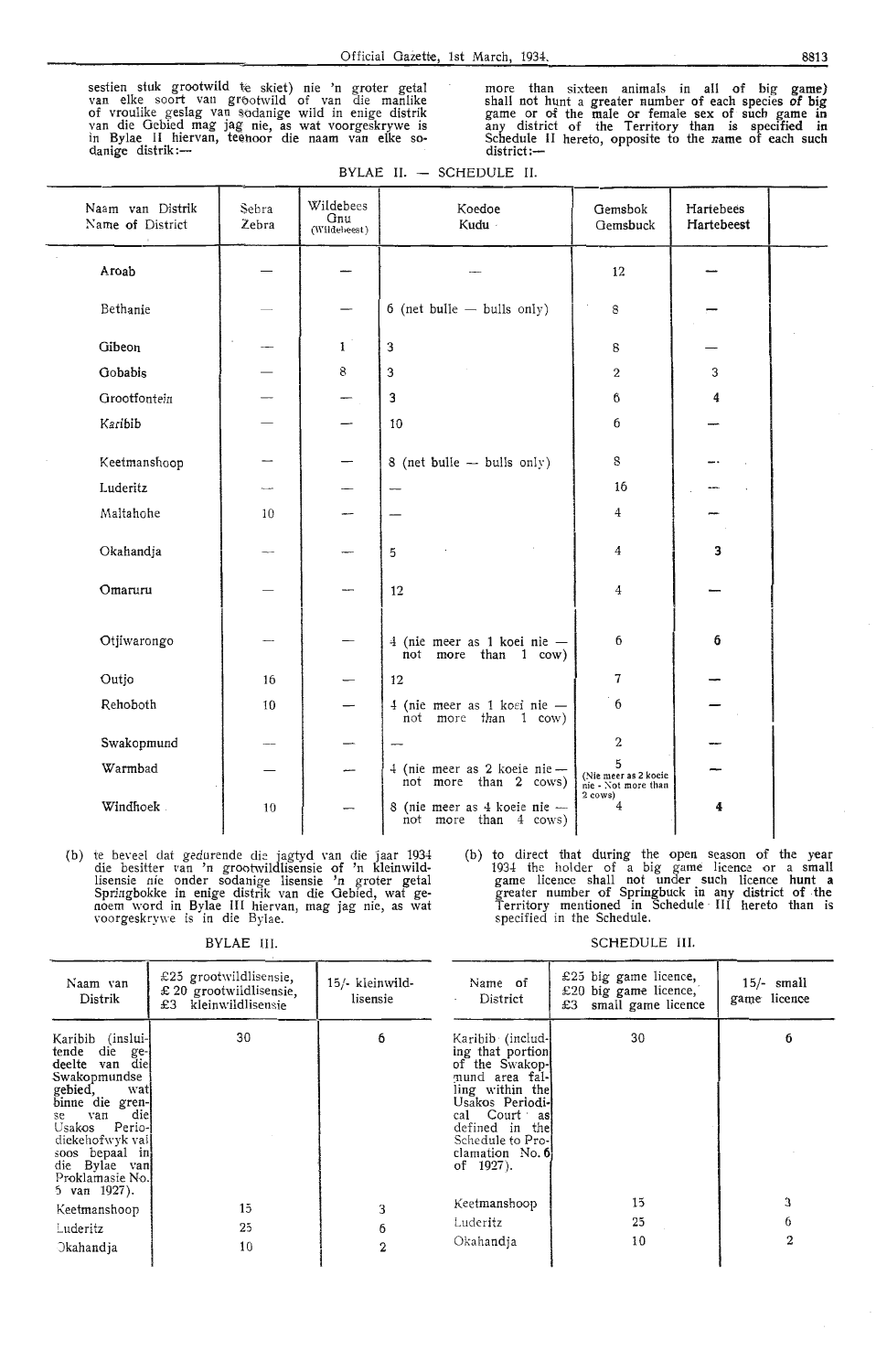| Omaruru    | 25 |  |
|------------|----|--|
| Swakopmund | 30 |  |
| Warmbad    | 12 |  |
| Windhoek   |    |  |
|            |    |  |

Dit het die Administrateur behaag om, ooreenkomstig die bepalings van paragraaf (c) van artikel *drie* (1) van die voormelde Ordonnansie

- (a) Namakwa patryse, wilde-eende en wildeganse van die lys van wildsoorte ten opsigte van die hele Gebied weg te laat;
- (b) Skenbok as Beskermde Wild te verklaar ten opsigte van die hele Gebied;
- (c) Wildebees as kleinwild te verklaar ten opsigte van die distrik Grootfontein.

4. Die Magistraat van enige Distrik kan, nadat aansoek by horn gedoen is deur die eienaar of die huurder van 'n plaas, wat ten voile deur 'n omheining toegemaak is, aan sodanige eienaar of huurder sonder betaling van enige fooi 'n permit uitreik, wat horn magtig om gedurende die jagtyd 'n ongespesifiseerde aantal elande, onverskillig van watter geslag, ap sodanige plaas te skiet.

5. Dit het die Administrateur behaag om voor te skrywe dat, met inagneming van die bepalings van paragraaf een van hierdie kennisgewing, die jagtyd vir die jaar 1934 vir al die soorte wild ander as Beskermde Wild, die tydperk tussen I April en 31 Augustus (albei datums ingesluit) is.

6. Ooewermentskennisgewing No. 34 van '16 Februarie 1933 word hierby teruggetrek ingaande vanaf 1 April 1934.

No. 31.] [23 Februarie 1934. No. 31.] [23rd February, 1934.

Die volgende aanstelling as Klerk van die Hof is goedgekeur:

SWAKOPMUND: 'Herbert Francis Cleaver met ingang vanaf 10 Februarie 1934 in die plek van Mnr. A. G. H. Walker, wat verplaas i3.

No. 32.] [23 Februarie 1934. No. 32.] [23rd February, 1934.

#### LANDNEDERSETTING: KOMMISSIE VAN ONDERSOEK.

. Dit word hiermee algemeen bekend gemaak dat dit Sy Edele die Administrateur behaag het om 'n kommissie te be-<br>noem, bestaande uit:—

- Mnr. J. L. G. Bell, Windhoek *(Voorsitter)*.
- Kapt. J. C. Balt, distrik Keetmanshoop,
- Mnr. Fritz Kriess, distrik Maltahohe,

Mnr. M. C. van Rensburg, distrik Otjiwarongo,

om ondersoek in te stel in verband met landnedersetting in Suidwes-Afrika.

Die kommissie is belas met die opdrag :-

- (a) om die ekonomiese toestand van setlaars te ondersoek en daaroor verslag te doen;
- (b) om aanbevelings te maak met betrekking tot die noodsaaklikheid om verligting te verleen of andersins en die wyse waarop sodanige verligting verstrek moet word;<br>en
- (c) om die doenlikheid van uitbreiding van landnedersetting en die rigting van sodanige uitbreiding te ondersoek.

Die datums en plekke van vergaderings van die kommissie sal later bekend gemaak word.

Die Sekretaris van die kommissie is Mnr. H. Bense, Wet-gewende Vergadering, Windhoek, aan wie navrae gerig moet word.

| Omaruru    | 25 |  |
|------------|----|--|
| Swakopmund | 30 |  |
| Warmbad    | 19 |  |
| Windhoek   |    |  |
|            |    |  |

The Administrator has been pleased, in terms of the provisions of paragraph (c) of section *three* (1) of the said

- (a) to withdraw Namaqua partridges, wild duck and geese from the category of game in respect of the whole<br>Territory;
- (b) to declare Steenbuck to be "Royal Game" throughout the Territory;
- (c) to declare Wildebeest *to* be small game in respect of the district of Grootfontein.

4. The Mag istrate of any District may, upon application being made *to* him by the owner or the lessee of a farm which is fully enclosed by a fence, issue to such owner or lessee without payment of any fee a permit authorising the shooting on such farm during the open season of an unspecified number of eland, irrespective of sex.

5. The Administrator has been pleased to prescribe that, subject to the provisions of paragraph one of this Notice, the open season for the year  $1934$  for all game other than Royal Game is the period between the 1st April and the 31st August (both dates inclusive).

6. Government Notice No. 34 of the 16th February, 1933, is hereby cancelled as from the 1st April, 1934.

The following appointment as Clerk of the Court has been approved:-

SWAKOPMUND: Herbert Francis Cleaver with effect from the 10th February, 1934, vice Mr. A. G. H. Walker transferred.

LAND SETTLEMENT: COMMISSION OF ENQUIRY.

It is hereby notified for general information that His Honour the Administrator has been pleased to appoint a com-<br>mission consisting of:—

J. L. G. Bell, Esquire, Windhoek (Chairman),

Capt. J. C. Balt, Keetmanshoop district,

Fritz Kriess, Esquire, Maltahohe district,

M. C. van Rensburg, Esquire, Otjiwarongo district,

to enquire into the position of land settlement in South West Africa.

The terms of reference are:-

- (a) to enquire into and report upon the economic position of settlers;
- (b) to make recommendations regarding the necessity or otherwise of affording relief and the form of such<br>relief; and
- (c) to enquire into the practicability of extending land settlement and in what direction.

The dates and places of the meetings of the Commission will be notified later.

The Secretary of the Commission is Mr, H. Bense, Legis-<br>lative Assembly, Windhoek, to whom enquiries should be addressed.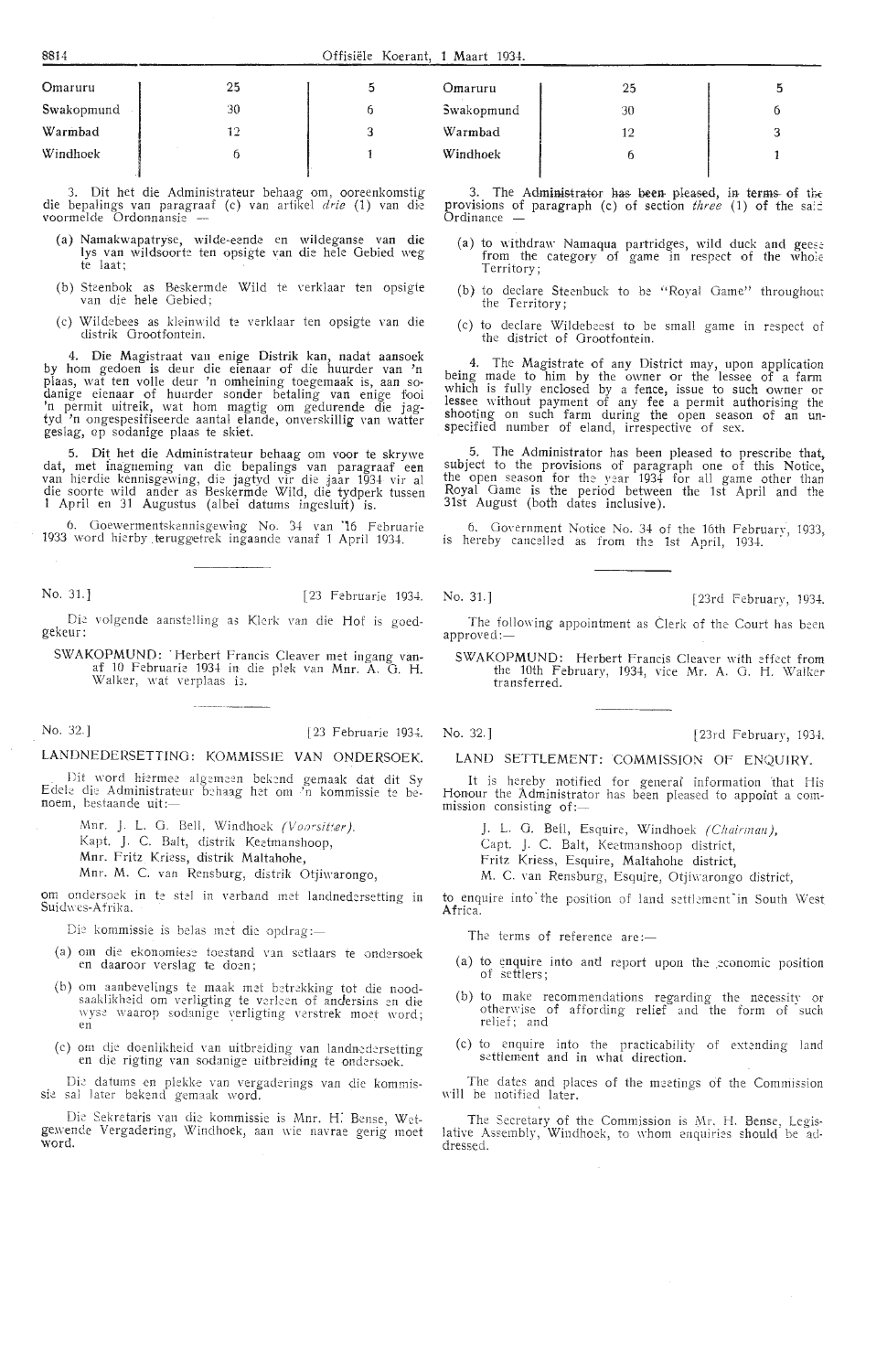## **Algemene Kennisgewings.**

#### (No. 12 van 1934.)

Ooreenkomstig die bepalings van Artikel 199 (6) van<br>Lie Maatskappye Ordonnansie No. 19 van 1928, word hiermee kennis gegee dat die naam van die hierondervermelde<br>Maatskappye van die REGISTER geskrap is, en dat die ;;emelde Maatskappye by publikasie hiervan, ontbind sal wees. P. S. LAMBRECHTS,

Registrateur van Maatskappye.

Registrasiekantoor vir Maatskappye, Windhoek, 16 Februarie 1934.

## **General Notices.**

#### (No. 12 of 1934.)

Notice is hereby given, in accordance with Section *199*  (6) of the Companies Ordinance No. 19 of 1928, that the name of the undermentioned Companies have been struck off the REGISTER, and that the said Companies shall, upon publication hereof, be dissolved.

P. S. LAMBRECHTS,

Registrar of Companies.

Companies Registration Office, Windhoek, 16th February, 1934.

| No.<br>No. | Naam van Maatskappy.<br>Name of Company.                    | Datum van Registrasie.<br>Date of Registration. |
|------------|-------------------------------------------------------------|-------------------------------------------------|
| 49.        | Buchanan's Garages Limited                                  | 25.7.1925.                                      |
| 137.       | Gold Exploring and Mining Company (Proprietary)<br>Limited. | 18. 4. 1933.                                    |

#### (No. 13 van 1934.)

Ooreenkomstig die bepalings van Artikel 199 van die Maatskappye Ordonnansie No. 19 . van 1928 word hiermee kennis gegee dat na verloop van drie maande vanaf datum hiervan ; die naam van die hierondervermelde Maatskappye van die REGISTER geskrap en die Maatskappye ontbind sal -word tensy gegronde redes daarteen aangetoon word.

P. S. LAMBRECHTS,

Registrateur van Maatskappye.

:Registrasiekantoor vir Maatskappye, Windhoek, 16 Februarie 1934.

#### (No. 13 of 1934.)

Notice is hereby given, in accordance with Section 199 ot the Companies Ordinance No. 19 of 1928 that at the expiration of three months from the date hereof the name of the undermentioned Companies will, unless cause is shown to the contrary, be struck off the REGISTER and that the Companies will be dissolved.

#### P. S. LAMBRECHTS,

Registrar of Companies.

Companies Registration Office, Windhoek, 16th February, 1934.

| No.<br>No. | Naam van Maatskappy.<br>Name of Company.                    | Datum van Registrasie.<br>Date of Registration. |
|------------|-------------------------------------------------------------|-------------------------------------------------|
| 43.        | Easter Cliff Guano Company Limited                          | 19. 2. 1925.                                    |
| 89.        | Baufeldt Revolving Piston Company (Proprietary)<br>Limited. | 30, 7, 1929.                                    |
| 117.       | Wandelt and Company (Proprietary) Limited.                  | 7. 4. 1931.                                     |

#### (No. 14 van.'of 1934.)

BANKEOPGAWE, JANUARIE 1934, INGEVOLGE ARTIKEL 7 VAN PROKLAMASIE No. 29 VAN 1930, DIE BANKE-PROKLAMASIE 1930.

BANKS' STATEMENT, JANUARY 1934, IN TERMS OF SECTION 7 OF PROCLAMATION NO. 29 OF 1930, THE BANKS PROCLAMATION, 1930.

|                                                  | Verpligtings teenoor die Publiek<br>in Suidwes-Afrika<br>Liabilities to the Public in S.W. Africa                                                                                                                                                                                                    |        |        | Kontant Geldreserwes in S.W.- Afrika<br>Cash Reserves in South West Africa |                               |                                                                                                   | Voorskotte en                                                                                                               |                                                                                          |                                                    |         |
|--------------------------------------------------|------------------------------------------------------------------------------------------------------------------------------------------------------------------------------------------------------------------------------------------------------------------------------------------------------|--------|--------|----------------------------------------------------------------------------|-------------------------------|---------------------------------------------------------------------------------------------------|-----------------------------------------------------------------------------------------------------------------------------|------------------------------------------------------------------------------------------|----------------------------------------------------|---------|
| BANK                                             | Depositos ens. / Deposits etc.<br>Banknote uit-<br>gereik in en<br>betaalb.in diel<br>Gebied<br>S.W.- Afrika<br>Opvorder-<br><b>TOTAAL</b><br>Tyd<br>in omloop.<br>bare<br>Bank notes<br>TOTAL<br>Time<br>Demand<br>issued in and<br>payable in the<br>Territory of<br>S.W.Africa<br>in circulation. |        |        | Gemunte<br>goud<br>Gold Coin                                               | Pasmunt<br>Subsidiary<br>Coin | Note van die:<br>Suid-<br>Afrikaans.<br>Reserwe-<br>bank.<br>South Africa<br>Reserve<br>BankNotes | Note van<br>ander Banke<br>wat in $S.W$ .<br>Afrika uit-<br>gereik is.<br>Notes of<br>other Banks<br>S. W. Africa<br>issue. | Diskontos in<br>Suidwes-Afrika<br>Advances and<br>Discounts in<br>Voorskotte<br>Advances | South West Africa<br><b>Diskontos</b><br>Discounts |         |
|                                                  | £                                                                                                                                                                                                                                                                                                    | £      | £      | £                                                                          | £                             | £                                                                                                 | £                                                                                                                           | £                                                                                        | £                                                  | £       |
| Standard Bank of South<br>Africa, Limited        | 287,970                                                                                                                                                                                                                                                                                              | 21,885 | 64,229 | 374.084                                                                    | 42                            | 7,459                                                                                             | 915                                                                                                                         | 25,447                                                                                   | 313,235                                            | 46,534  |
| Barclays Bank (Dominion.<br>Colonial & Oversess) | 220,284                                                                                                                                                                                                                                                                                              | 18,846 | 72,903 | 312,033                                                                    | 3,400                         | 8,113                                                                                             | 618                                                                                                                         | 14,969                                                                                   |                                                    | 243,566 |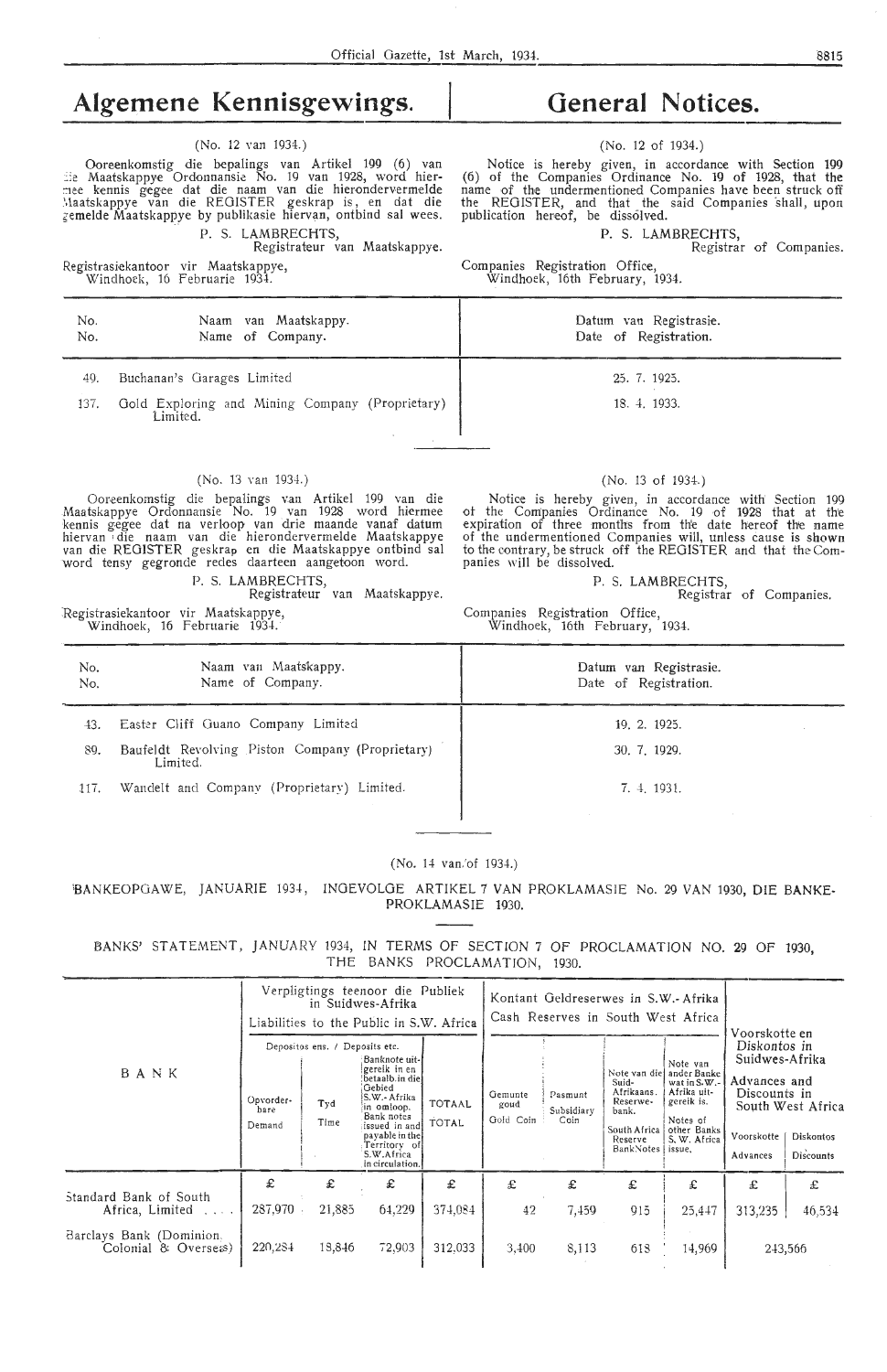## **Advertensies.**

#### **ADVERTEER IN DIE OFFISIELE KOERANT VAN SUIDWES-AFRIKA.**

I. Die *Oflisiele Koerant* sal op die lste en 15de vaa **etke maand verskyn; ingeval een van hierdie dae op 'n**  Sondag of Publieke Feesdag val, dan verskyn die *Oflisiele*  I{ *oerant* op die eersvolgende werkdag.

2. Advertensies wat in die *Oflisiele Koerant* geplaas moet word, moet in die taal waarin hulle sal verskyn ingehandig word aan die kantoor van die Sekretaris vir Suidwes-A frika (Kamer 46, Regerings-Oeboue, Windhoek), nie later as 4.30 n.m. op die neende dag voor die datum van ver- -skyning van die *Oflisiele Koerant* waarin die advertensies moet geplaas word nie.

3. Advertensies word in die *Of fisiele Koe rant* geplaas agter die offisiële gedeelte, of in 'n ekstra blad van die *K oerant,* soos die Sekretaris mag goedvind.

4. Advertensies word in die *Oflisiele K.oerant* gepubli seer in die Engelse, Afrikaanse en Duitse tale; die nodige ve rtalinge moet deur die adverteerder of sy agent gelewer word. Dit moet onthou word dat die Duitse teks van die Olitsiele Koerant slegs 'n vertaling is, en nie die geoutori seerde uitgawe is nie.

5. Slegs wetsadvertensies word aangeneem vir publi-<br>kasie in die *Offisiële Koerant*, en hulle is onderworpe aas<br>die goedkeuring van die Sekretaris vir Suidwes-Afrika, wat die aanneming of verdere publikasie van 'n advertensie mag weier.

6. Advertensies moet sover as moontlik op die masjien geskryf wees. Die manuskrip van advertensies moet slegs op een kant van die papier geskryf word, en alle name moet duidelik wees; ingeval 'n naam ingevolge onduidelike handskrif foutief gedruk word, dan kan die advertensies slegs<br>dan weer gedruk word as die koste van 'n nuwe opneming betaal word.

7. Die jaarlikse in tekengeld vir die Offisiële Koerant is 20/-, posvry in hierdie Gebied en die Unie van Suid-Afrika, verkrygbaar van die here John Meinert, Bpk., Posbus 56, Windhoek. Posgeld moet vooruit betaal word deur oorseese iniekenaars. Enkele eksemplare van die *<sup>0</sup> /fisiiile l(oerant* is verkrygbaar of van die here John Meinert, Bpk., Posbus 56, Windhoek, of van die Sekretaris vir Suidwes-Afrika teen die prys van 1/- per eksemplaar.

8. Die koste vir die opname van advertensies, behalwe die kennisgewings, wat in die volgende paragraaf genoem is, is teen die tarief van 7 /6 per duim enkel kolom, en 15/ per duim dubbel kolom, herhalings teen half prys. (Gedeeltes van 'n duim moet as 'n volle duim bereken word).

9. Kennisgewings aan krediteure en debiteure in die boedels van oorlede persone, en kennisgewings van eksekuteurs be1reffende likwidasie-rekenings, wat vir inspeksie le, word in skedule-vorm gepublisee r teen 12/- per boedel.

10. Geen advertensie sal geplaas word nie, tensy die koste vooruit betaal is. Tjeks, wissels, pos- of geldorders moet betaalbaar gemaak word aan die Sekretaris vir Suidwes-**Afrika.** 

#### NOTICE

is hereby given that the First and Final Liquidation and Distribution Account in the matter of MORRIS NEWMAN (PTY.) LTD. (in voluntary Liquidation) will lie for inspection<br>of all interested persons at the Office of the Master of the High Court of S.W.A., Windhoek, for a period of fourteen<br>days, reckoned from the 1st March, 1934, after the expiration of which period, should no objection be lodged thereto, the account will be duly confirmed.

E. WORMS,

### **Advertisements.**

#### **ADVERTISING IN THE OFFICIAL GAZETTE** OF **SOUTH WEST AFRICA.**

**1. The** *Official Gazette* **will be** published **on the 1st and 15th** day of each· month; in the event of either of **those**  days falling on a Sunday or Public Holiday, the *Gazette* **will be** published on the next succeeding working day.

2. Advertisements for insertion in the *Gazette* must be delivered at the office of the Secretary for South West **Africa**  (Room 46, Government Buildings, Windhoek) in the languages in which they are to be published, not later than 4.30 p,.m. on the *ninth* day before the date of publication of the *Gazette* in which they are to be inserted.

3. Advertisements will be inserted in the *Gazette* aftel' the official matter or in a supplement to the *Gazette* **at**  the discretion of the Secretary.

4. Advertisements will be published in the *Official Gazette* in the English, Dutch or German languages; the necessary translations must be furnished by the advertiser. or his agent. It should be borne in mind however, that the German version of the *Gazette* is a translation only and not the authorised issue.

5. Only legal advertisements are accepted for publication in the *Offi cial Gazette,* and are subject to the approval ofi the Secretary for South West Africa, who can refuse to. accept or decline further publication of any advertisement..

6. Advertisements should as far as possible be type-. **written.** Manuscript of advertisements should be written on. one side of the paper only, and all proper names plainly inscribed; in the event of any name being incorrectly printed as a result of indistinct writing, the advertisement can onlybe republished on payment of the cost of another insertion.

7. The Subscription for the *Official Gazette* is 20/- per- annum, post free in this Territory and the Union of South Africa obtainable from Messrs. John Meinert Ltd., Box 56. Windhoek. Postage must be prepaid by Overseas subscribers.<br>Single copies of the *Gazette* may be obtained either from Messrs. John Meinert Ltd., Box 56, Windhoek, or from the Secretary for South West Africa at the price of 1/- per copy,

8. The charge for the insertion of advertisements other-<br>than the notices mentioned in the succeeding paragraph is at the rate of 7/6 per inch single column and 15/- per inch, double column, repeats half price. (Fractions of an inch *to* be· reckoned an inch.)

9. Notices *to* Creditors and Debtors in the estates ot deceased persons and notices of executors concerning liquida-<br>tion accounts lying for inspection, are published in schedule form at 12/- per estate.

16. No advertisement will be inserted unless the charge is . prepaid. Cheques, drafts, postal orders or money orders. must be made payable to the Secretary for South West **Africa.** 

NOTICE OF APPLICATION FOR REHABILITATION.

Notice is hereby given that application will be made by or on behalf of JOHANN FELDEN, an insolvent of Windhoek, to the High Court of South West Africa at Windhoek. on Saturday the 14th April , 1934, at 9 a.m., or so *soon* ther~- after as Counse l can be heard, for his rehabilitation unde:· Section 108 (2) (a) of the Insolvency Ordinance No. 7 of 1928.

#### BELL & FRASER,

24th February, 1934.

Windhoek, Liquidator. Windhoek , Applicant's Attorney~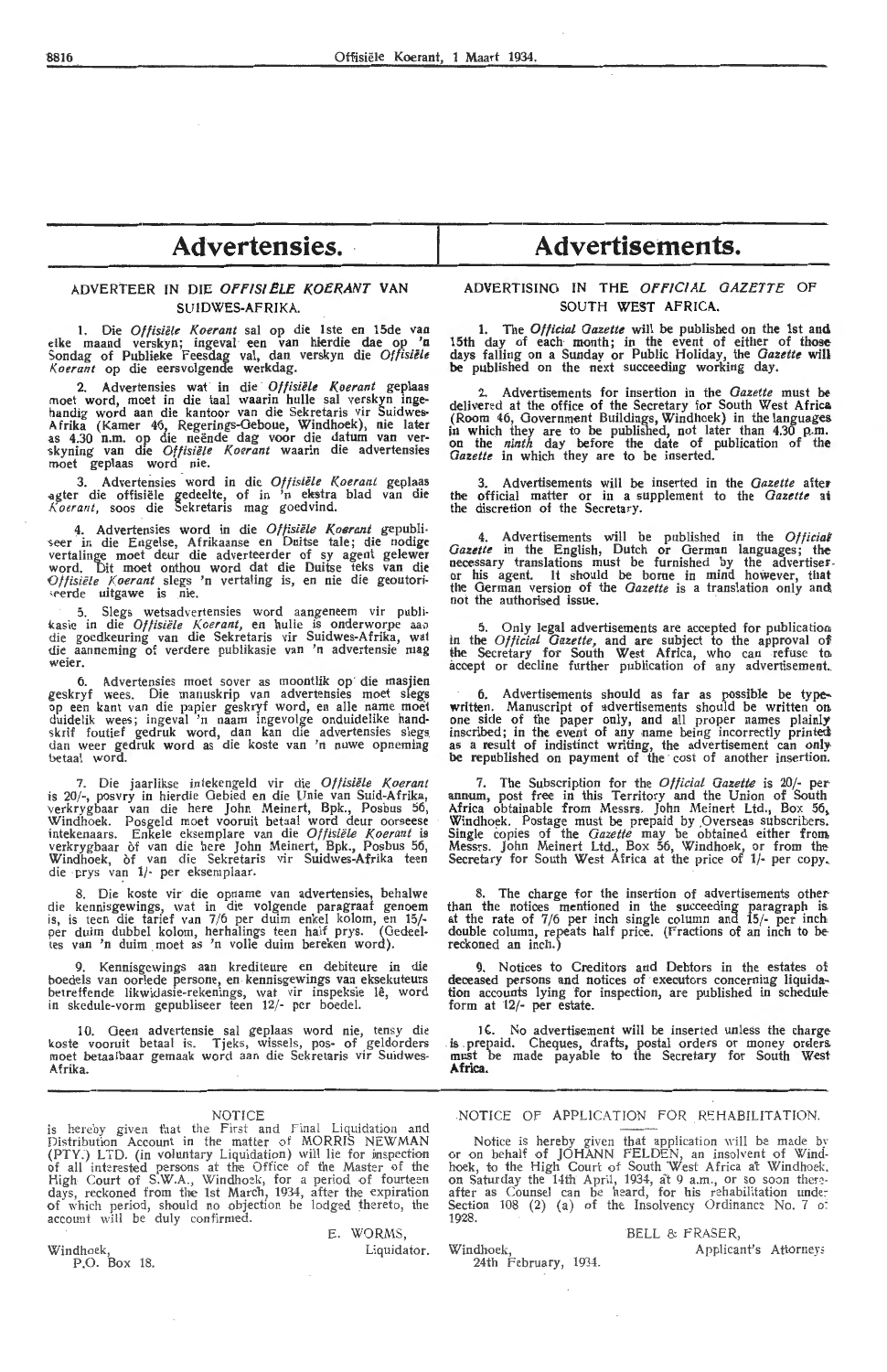KENNISOEWINO VAN KURATORS EN BOEDELBEREDDERAARS. lngevo1ge artiekel *neen-en-neentig,* onderartiekel (2) van die Insolvensiewet 1916, soos op Suidwes-Afrika toegepas.

Aangesien die likwidasierekenings en state van distribusie of/en kontribusie in die afgestane of gesekwestreerde boedels vermeld in die onderstaande Bylae op die daarin genoemde datums bekragtig is, word hi**er**mee kennis gegee dat 'n diwident uitgekeer of/en 'n kontribusie in vermelde boedels ingevorder sal word, soos uiteengesit in die Bylae, en dat elke kontribusiepligtige skuldeiser die deur hom verskuldigde bedrag aan die kurator of boedelberedde<br>raar by die adres in die Bylae genoem, moet betaal.

NOTICES OF TRUSTEES AND ASSIGNEES. Pursuant to Section *ninety-nine,* Sub-section t2), of the Insolvency **Act,**  1916, as applied to South West Africa.

. The liquidation accounts and plans of distribution or/ and contribution in the Assigned or Sequestrated Estates mentioned in the subjoined Schedule having been confirmed on the dates therein mentioned, notice is hereby given that **a** dividend is in course of payment or/and a contribution in course of collection in the said Estates as in the Schedule is set forth, and that every creditor liable *to* contribute is required to pay the trustee or assignee the amount for whicb he is liable at the address mentioned in the Schedtile. Formulier No. 7. | Form No. 7. BYLAE  $-$  SCHEDULE.

| Naam en Beskrywing<br>van Boedel<br>Name and Description<br>of Estate                     | Datum<br>kragtig is<br>Account<br>Confirmed | Of 'n diwident uitgekeer<br>word of 'n kontribusie<br>Whether a Dividend is<br>being paid or Contri-<br>bution<br>being collected,<br>or both | Boedelberedderaar<br>Name of Trustee or<br>Assignee | Volledige Adres van<br>Kurator of<br>Boedelberedderaar<br>Full Address of Trustee<br>or Assignee |
|-------------------------------------------------------------------------------------------|---------------------------------------------|-----------------------------------------------------------------------------------------------------------------------------------------------|-----------------------------------------------------|--------------------------------------------------------------------------------------------------|
| Insolvent Estate<br>of Lezar Handel                                                       | 102/34                                      | Dividend is being paid                                                                                                                        | A. Neuhaus                                          | Box 156, Windhoek                                                                                |
| Insolvent Estate Emil<br>Walter, general dealer<br>etc., Keetmanshoop                     | 23/1/34                                     | Dividend being paid                                                                                                                           | Sidney Wentzel                                      | Box 90, Keetmanshoop                                                                             |
| Insolvent Estate of Thomas<br>Eduard Ernst Wossmann                                       | 10234                                       | Dividend is being paid                                                                                                                        | A. Neuhaus                                          | Box 156, Windhoek                                                                                |
| Insolvent Estate of Roelf<br>Frederik Odendaal,<br>Farmer of Okawayo,<br>district Karibib | 9.1.34                                      | Dividend being paid                                                                                                                           | M. P. Kirsch                                        | Box 4, Usakos                                                                                    |
| Insolvent Estate Heinrich<br>Gustav Eberhard<br>Ludwig Alexander<br>von Hartmann          | 23 1/34                                     | Dividend being paid<br>under Final Account                                                                                                    | Dr.H.B.K. Hirsekorn                                 | Box 24, Luderitz                                                                                 |
|                                                                                           |                                             |                                                                                                                                               | waarop Re-<br>Date when I                           | Naam van Kurator of.<br>kening be-lingevorder word of beide                                      |

KENNISGEWING VAN KURATORS EN BOEDELBERE DDERAARS. Ingevolge Artiekel ses-en-neëntig, Onderar• tiekel (2) van die lnsolvensiewet 1916, soos op Suidwes-Afrika toegepas.

Kennis word hiermee gegee, dat die likwidasiere.kenings en state van distribusie of/en kontribusie in die boedels, vermeld in aangehegte 3ylae, vir inspeksie deur skuldeisers in die vermelde kantore, gedurende, 'n tyd<br>perk van veertien dae of soveel langer, soos daarin vermeld, vanaf die datum, in die Bylae vermeld, of vanaf d datum van publikasie hiervan, watter datum die laaste mag wees, sal lê.

NOTICES OF TRUSTEES AND *i*SSIGNEES. Pursuant to Section *ninety-six*, Sub-section (2), of the Insolvency Act 1916, as applied to South West Africa.<br>1916, as applied to South West Africa.<br>1916, as applied to South West Africa.

Notice is hereby given that the liquidation accounts and plans of distribution or/and contribution in the Estates mentioned in the subjoined Schedue will lie open at the offices therein mentioned for a period of fourteen days, or<br>such longer period as is therein staed, from the date mentioned in the Scheduie or from the date of public whichever may be later, for inspecion by creditors.

|                              | Formulier No. 6. / Form No. 6.                                    | $BYLAE$ - SCHEDULE.                                  |                                                                                            |                          |                                                                                                          |  |
|------------------------------|-------------------------------------------------------------------|------------------------------------------------------|--------------------------------------------------------------------------------------------|--------------------------|----------------------------------------------------------------------------------------------------------|--|
| No. van<br>Boedel.<br>No. of | Naam en Beskrywing an Boedel<br>Name and Description of Estate    | Beskrywing van<br>Rekening<br>Description of Account | Kantore waar Rekening vir<br>inspeksie sal lê<br>Offices at which Account<br>will lie open |                          | Datum vanaf wan-<br>neer Rekening vir<br>inspeksie sal le<br>Date from which<br>Account will lie<br>open |  |
| Estate                       |                                                                   |                                                      | Meester<br>Master                                                                          | Magistraat<br>Magistrate | Van<br>From                                                                                              |  |
| 220                          | David Jacobus Viljoen Jooste,<br>farmer of Colenso, distr. Gibeon | First and Final Liquid.<br>and Distrib. Account      | Windhoek                                                                                   | Mariental                | 1/3/34                                                                                                   |  |
| 394                          | Gerrit Frederik Meyer                                             | First and Final Liquid.<br>and Distrib. Account      | Windhoek                                                                                   | Grootfontein             | 1/3/34                                                                                                   |  |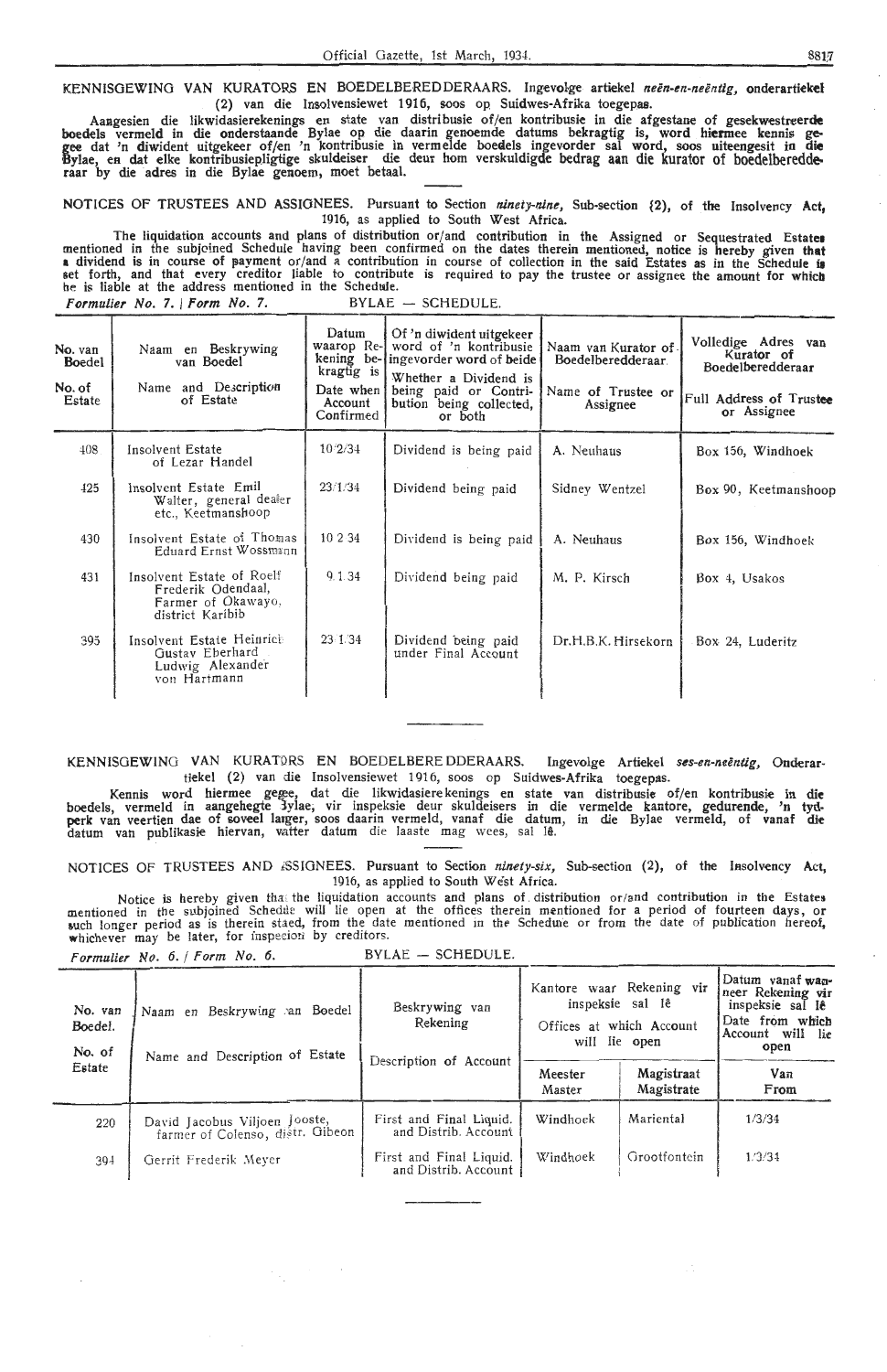#### VERKIESING VAN EKSEKUTEURS EN VOOGDE.

-Aangesien die Boedels van die persone, vermeld in die aangehegte lys, nie verteenwoordig is nie, word hier<br>-mee kennis gegee aan die nagelate eggenoot (as daar een is) erfgename, legatarisse en skuldeisers, en—in ge valle waar die byeenkoms vir die verkiesing van voogde belê word—aan die bloedverwante van die minderjariges<br>van vaders- en moederskant, en aan al die ander persone wat dit mag aangaan, dat byeenkomste met betrekking tot die verskillende boedels op die vermelde tye, datums en plekke gehou sal word vir die doel om 'n persoon of persone te kies vir goedkeuring van die Meester van die Hooggeregshof van Suidwes-Afrika as geskik en bekwaam om deur horn as eksekuteurs of voogde, soos die geval mag wees, aangestel te word. Byeenkomste te Windhoek word voor die Meester, en in antler plekke voor die Magistraat, gehou.

#### R. de B. STEYN,

*Meester van die Hooggeregshof van Suidwes-AJrika.* 

ELECTION OF EXECUTORS AND TUTORS.<br>The Estates of the persons mentioned in the attached schedule being unrepresented, notice is hereby given to the The Estates of the persons mentioned in the attached schedule being unrepresented, notice is hereby given to the<br>surviving spouse (if any), next-of-kin, legatees, and creditors, and—in cases where the meeting is convened f Tutors-to the paternal and maternal relatives of the minors, and to all others whom these presents may concern, that meetings will be held in the several Estates at the times, dates, and places specified for the purpose of selecting some<br>person or persons for approval by the Master of the High Court of South West Africa as fit and proper other places before the Magistrate.

#### **R. de** 8. **STEYN,**

*Master of the High Court of South West Africa.* 

 $BYLAE - SCHEDULE$ .

| Geregistr.<br>Nommer<br>van Boedel | Naam van Oorledene<br>Famielienaam<br>Voornaam |                                           | Beroep     | Datum en plek<br>van oorlyde | Datum en tyd<br>van byeenkoms | Plek van<br>byeenkoms | Byeenkoms<br>belê vir ver-<br>kiesing van |
|------------------------------------|------------------------------------------------|-------------------------------------------|------------|------------------------------|-------------------------------|-----------------------|-------------------------------------------|
| Registered<br>Number<br>of Estate  | Surname                                        | Name of the Deceased<br>Christian Name    | Occupation | Date and Place<br>of Death   | Date and Time<br>of Meeting   | Place<br>of Meeting   | Meeting Con-<br>vened for<br>election of  |
| 1540                               | Gallussek                                      | Eduard Johann,<br>also known as<br>Eduard | Miner      | 13/12/1933.<br>Swakopmund    | 16/3/1934.<br>$10$ a.m.       | Okahandia             | Executor                                  |

### KENNISGEWING AAN SKULDEISERS EN SKULDENAARS. BOEDELS VAN OORLEDE PERSONE.

Artiekel 46, Wet No. 24 van 1913, soos toegepas op Suidwes -Afrika.

~kuldeisers en. skuldenaars in die Boedels wat vermeld is in bygaande Bylae word versoek om hul vorderings in te lewer en hul skulde te betaal by die kantore van die betrokke Eksekuteurs binne die gemelde tydperke, vanaf die datum van publikasie hiervan.

NOTICE TO CREDITORS AND DEBTORS. ESTATES OF. DECEASED PERSONS: Section 46, Act No. 24 of 1913.<br>as applied to South West Africa.

Creditors and Debtors in the Estates specified in the annexed Schedule are called upon to lodge their claims with and pay their debts to the Executors concerned within the stated periods calculated from the date of publication hereof. BYLAE SCHEDULE.

| <b>Boedel No.</b><br>Estate No. | BOEDEL VAN WYLE<br>ESTATE LATE                                                                                        | Binne 'n tydperk van<br>Within a period of | Naam en Adres van Eksekuteur of<br>gemagtigde Agent<br>Name and Address of Executor or<br>authorized Agent              |
|---------------------------------|-----------------------------------------------------------------------------------------------------------------------|--------------------------------------------|-------------------------------------------------------------------------------------------------------------------------|
| 1527                            | Johannes Hermann Heinrich Otto<br>Austermühle, and surviving spouse Lucie<br>Konstantine Austermühle, born Piechaczek | 30 days                                    | Carl Julius Albert Hasenjäger,<br>Bismarck Street, Box 504,<br>Windhoek, Executor Dative                                |
| 1529                            | Regine Elise Anna Storbeck, born Dreesen,<br>also known as Regina Storbeck                                            | 21 days                                    | Erich Worms,<br>Box 18, Windhoek                                                                                        |
| 1533                            | Harry Schnitkin                                                                                                       | 30 days                                    | J. J. Kaplan and E. E. Bone,<br>Executors Testamentary, c/o<br>Messrs. Lorentz & Bone, Box 85,<br>Acme Bldgs., Windhoek |
| 1538                            | Adolf or Adolph Siegfried Seydell                                                                                     | 30 days                                    | R. C. E. Seydell, Executrix Testam.,<br>$c/\sigma$ Messrs. Lorentz & Bone,<br>Acme Bldgs., Box 85, Windhoek             |

## In the matter of TSUMEB BOTTLE STORE (PTY) LTD.

in vol. Liq.<br>Notice is hereby given that the First and Final Liquida Notice is hereby given that the First and Final Liquida-<br>tion and Distribution Account in the above matter was con-<br>firmed by the Master of the High Court on the 9th February<br>1934, and that a dividend is being paid.

Liquidator

Tsumeb, the 12th February, 1934.

#### f-lERMANN 8: CO. O.m.b.H. (in Liquidation).

Notice is hereby given that the first and final Liquidation and Distribution Account was duly confirmed on the 9th February, 1934, and that a dividend is being paid.

Address:—<br>The Trust & Estate Co. (Pty.) Ltd., P.O. Box 18, Windhoek.

E. WORMS, Liquidator.